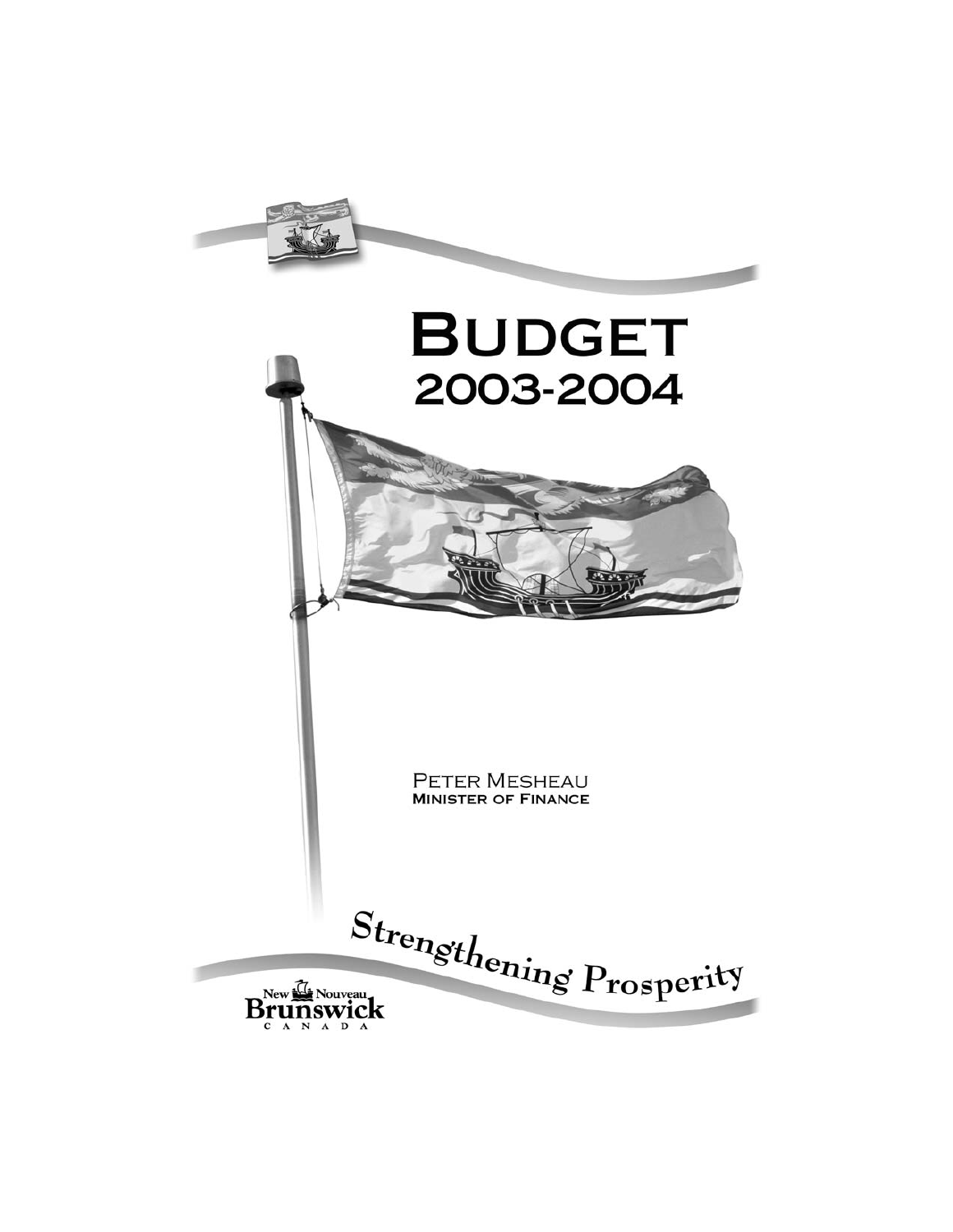#### **Budget Highlights 2003-2004**

**Published by:** Department of Finance Province of New Brunswick P.O. Box 6000 Fredericton, New Brunswick E3B 5H1 Canada

Internet: www.gnb.ca/0024/index-e.asp

December 2002

**Cover:** Communications New Brunswick (CNB 1632)

**Translation:** Debates Translation, Legislative Assembly

**Typesetting:** Queen's Printer for New Brunswick

**Printing and Binding:** Printing Services, Supply and Services

ISBN 1-55236-811-4

Printed in New Brunswick

Think Recycling! **Pensez** à recycler!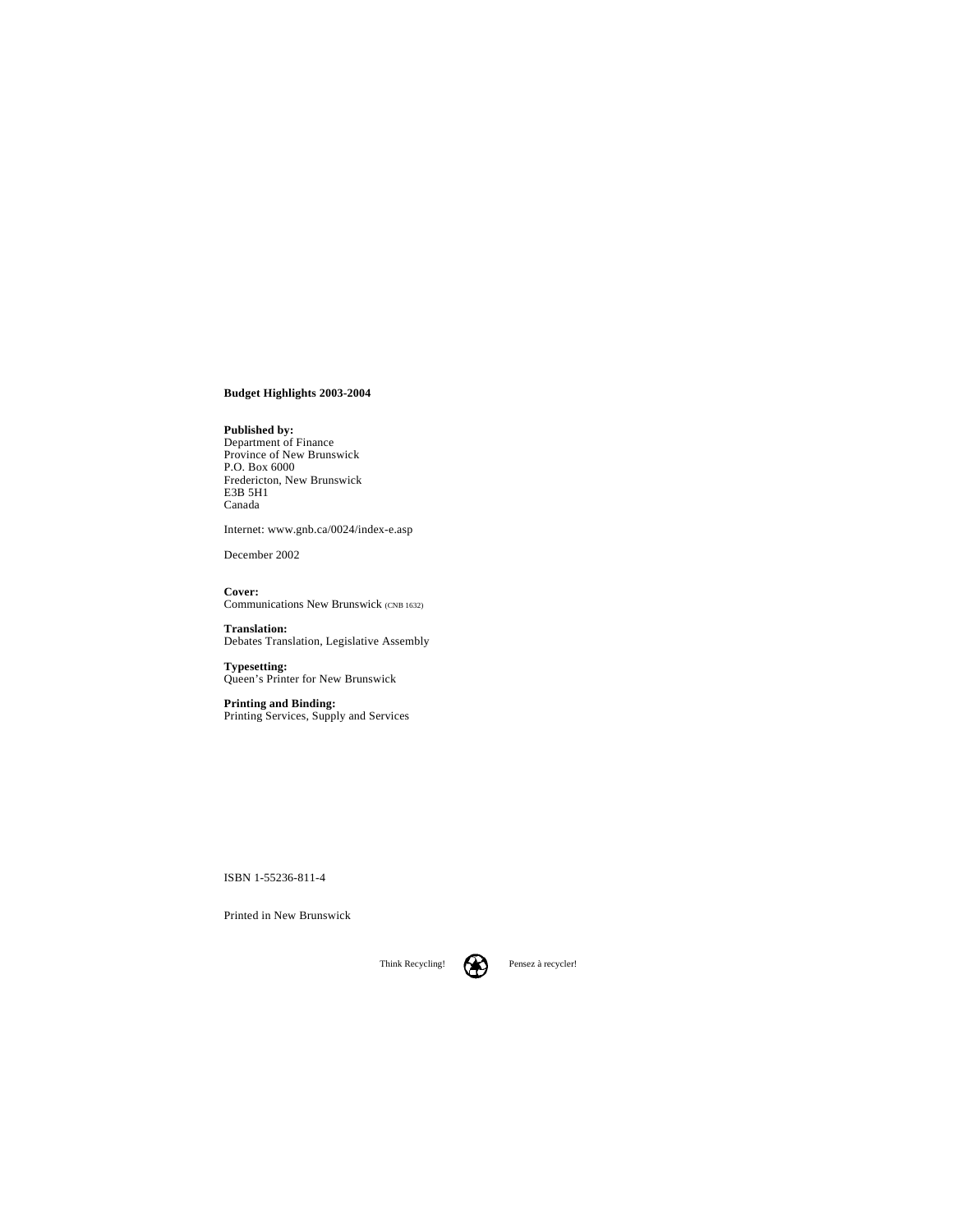#### **2003-2004 Budget**

#### **Strengthening Prosperity**

The 2003-2004 Budget will help strengthen New Brunswick's prosperity by investing in the most important public priorities of New Brunswickers—health care, education, jobs and infrastructure—while continuing to exercise strong fiscal discipline and management to ensure lower taxes and a balanced budget.

As a result of our plan and this approach, New Brunswickers will benefit from:

- a record \$1.88 billion in funding for health and senior care, with new investments of \$78.4 million
- a record \$1.12 billion in funding for education, with new investments of \$25.9 million
- capital spending of \$281.1 million, an increase of 10 per cent from last year
- \$196 million in capital spending for roads and highways, an increase of over 17 per cent from last year
- an additional \$54 million in income tax relief for people and businesses, compared to 2002-2003
- a budgetary surplus of \$7.5 million for 2003-2004
- a cumulative surplus of \$57.4 million for the four-year balanced budget period.

This budget continues our balanced approach of strong fiscal management and social program investment. It is a balanced approach that meets the needs of New Brunswickers today while building for a brighter tomorrow.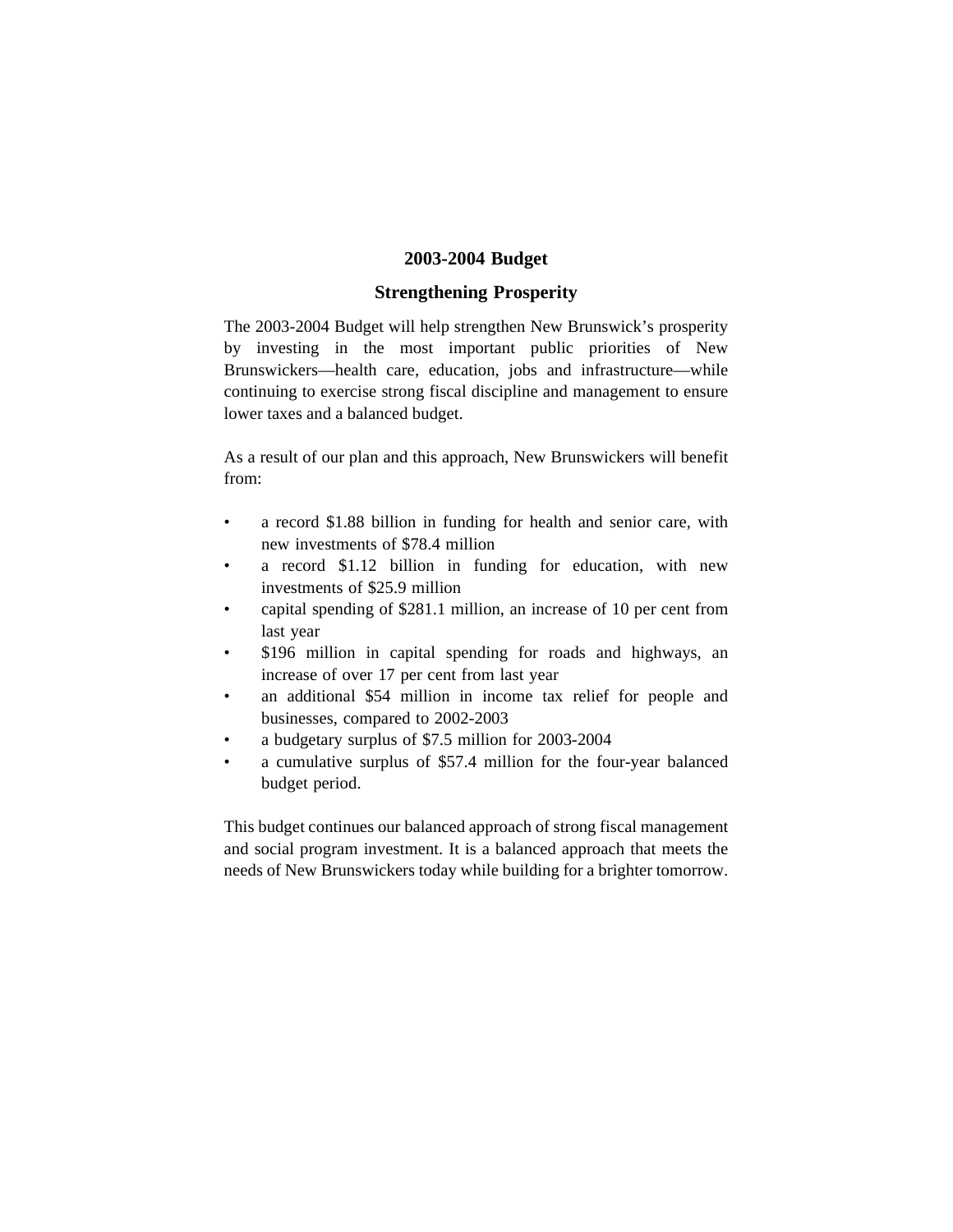

## **Economic Outlook**

The world economy reported a mixed performance in 2002 as it began its recovery from the problems of 2001. The United States economy has been slow to recover. Canada, on the other hand, reported the strongest growth among the major industrialized nations, and is expected to do so again in 2003. Despite the weaker economic demand in the United States, the New Brunswick economy posted some important gains in 2002:

- Department of Finance now estimates real growth in Gross Domestic Product (GDP) of 1.8 per cent for 2002
- New Brunswick was tied in reporting the strongest employment creation rate among provinces in the first 11 months of the year, generating 11,000 net new jobs
- the unemployment rate has declined from 11.4 per cent last December to 10.3 per cent in November 2002
- November 2002 data showed New Brunswick had the highest employment level ever at 349,200 people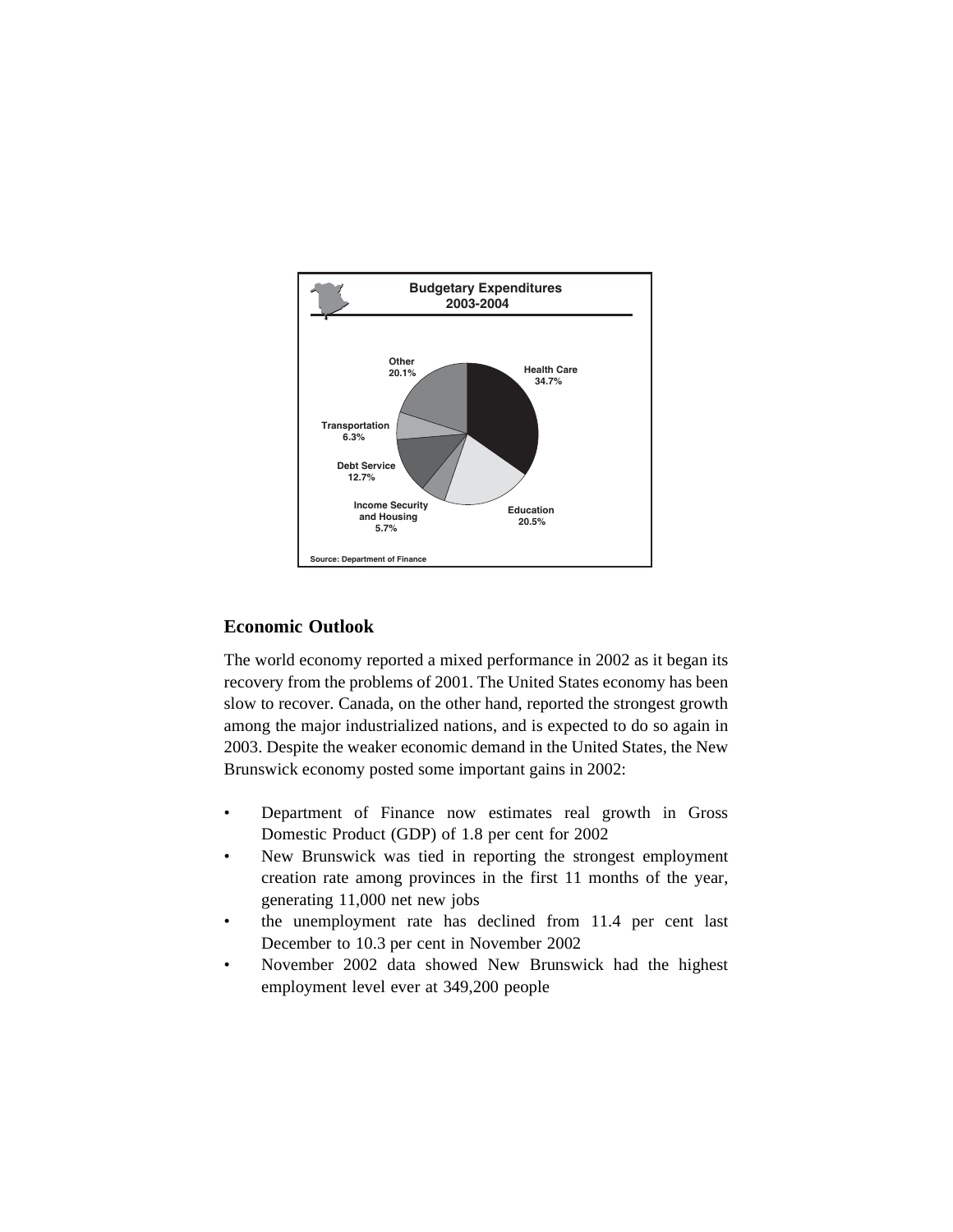- tourism revenues are forecast to reach an all-time high in 2002, up 9.4 per cent from last year, the largest single-year increase on record
- New Brunswick farmers have enjoyed the largest increase in farm cash receipts among provinces so far this year.

Private sector estimates for real GDP growth range from 2.6 per cent to 3.9 per cent. The Department of Finance is estimating real GDP growth at 2.8 per cent for 2003, with growth in the same range for 2004.

#### **Fiscal Update 2002-2003**

A budgetary surplus of \$3.0 million is anticipated for 2002-2003. The reduction in the anticipated surplus from \$21.3 million is related to developments outside of the government's direct control and not due to government spending, which is lower than budget:

- revenues are down \$46.1 million from budget; this is mainly due to a shortfall of \$99.5 million in net income, attributable to difficult years being experienced by NB Power and Workplace Health, Safety and Compensation Commission (WHSCC)
- an additional \$24.2 million is being drawn into revenues from the Fiscal Stabilization Fund, for a total of \$104.2 million in 2002- 2003; this was necessary to ensure the continued provision of essential public services.

#### **Fiscal Outlook 2003-2004**

Our financial margin to manoeuvre in 2003-2004 is limited due to a number of factors, including a marked increase in the pension expense. However, the government will continue to be fiscally responsible in managing government spending, ensuring its fourth consecutive balanced budget.

• the Province is projecting a budgetary surplus of \$7.5 million for 2003-2004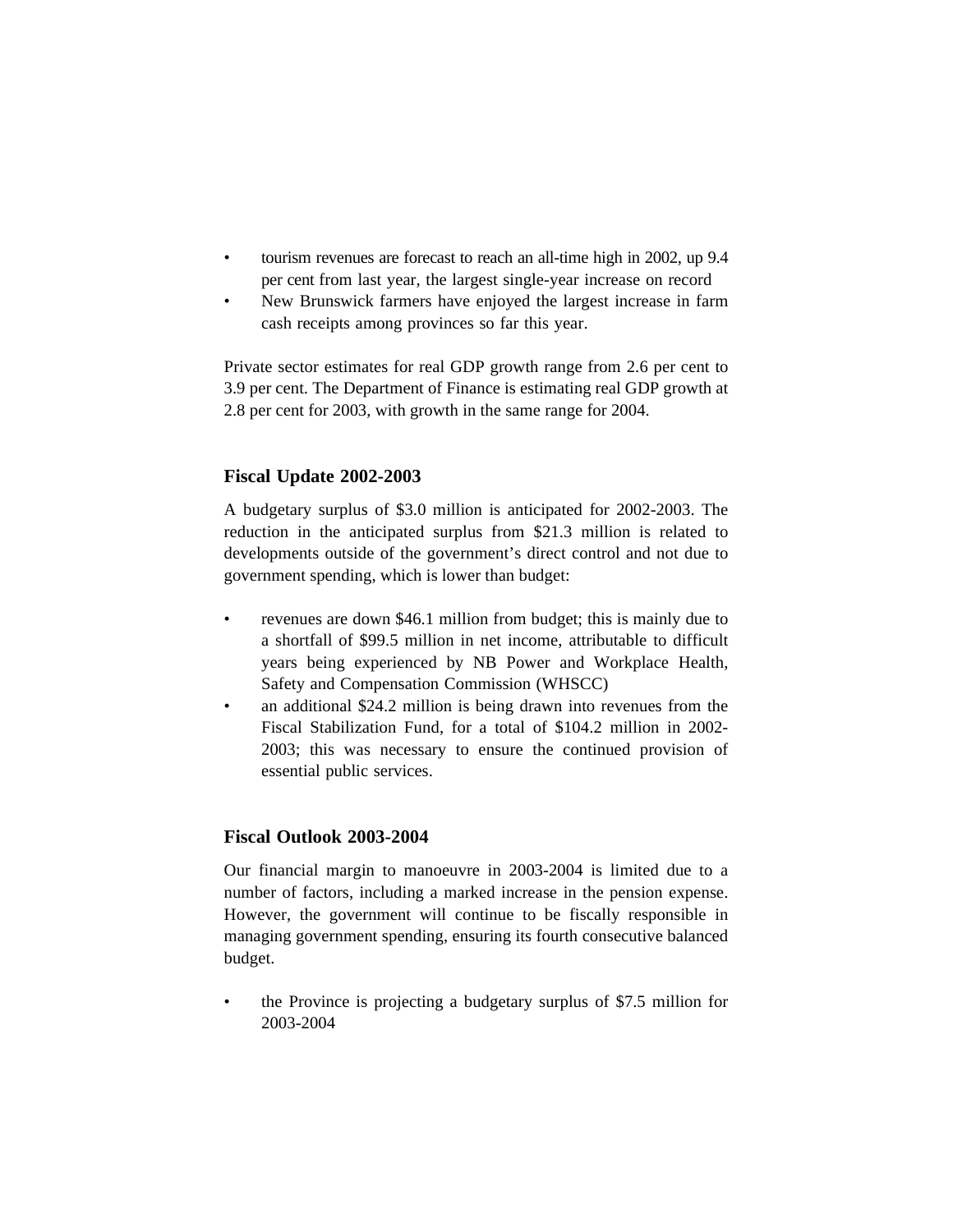- revenues are projected at \$5.483 billion, an increase of 4.6 per cent from the revised level for 2002-2003
- the remaining \$108.5 million from the Fiscal Stabilization Fund has been drawn into revenues in 2003-2004
- expenditures are estimated at \$5.476 billion, up 4.5 per cent from 2002-2003.

#### **Capital Spending**

The 2003-2004 Budget provides for gross capital spending of \$281.1 million. This represents an increase of \$25.5 million, or 10 per cent, over 2002-2003 revised spending.

The budget for the Department of Transportation is over 17 per cent higher than in 2002-2003. It includes \$196.0 million for roads and highways in 2003-2004, including funds to twin the Trans-Canada Highway.

The full amounts of current, existing federal-provincial agreements on roads and highways will be invested over the next five years.

Gross capital expenditures will more than double in the Department of Health and Wellness, growing by \$12.4 million to \$24.0 million. Projects include new Community Health Centres, medical equipment and capital improvements in health institutions.

This budget invests \$34.0 million in education infrastructure. Included are \$25.0 million for the fourth year of the \$100.0 million Healthy Schools program as well as funding to complete the expansion of high-speed Internet broadband for schools and community colleges.

Improvements totalling \$2.0 million will be made in the Community College network. The budget also provides \$10.6 million for "green" infrastructure under the fourth year of the six-year Canada-New Brunswick Infrastructure Program.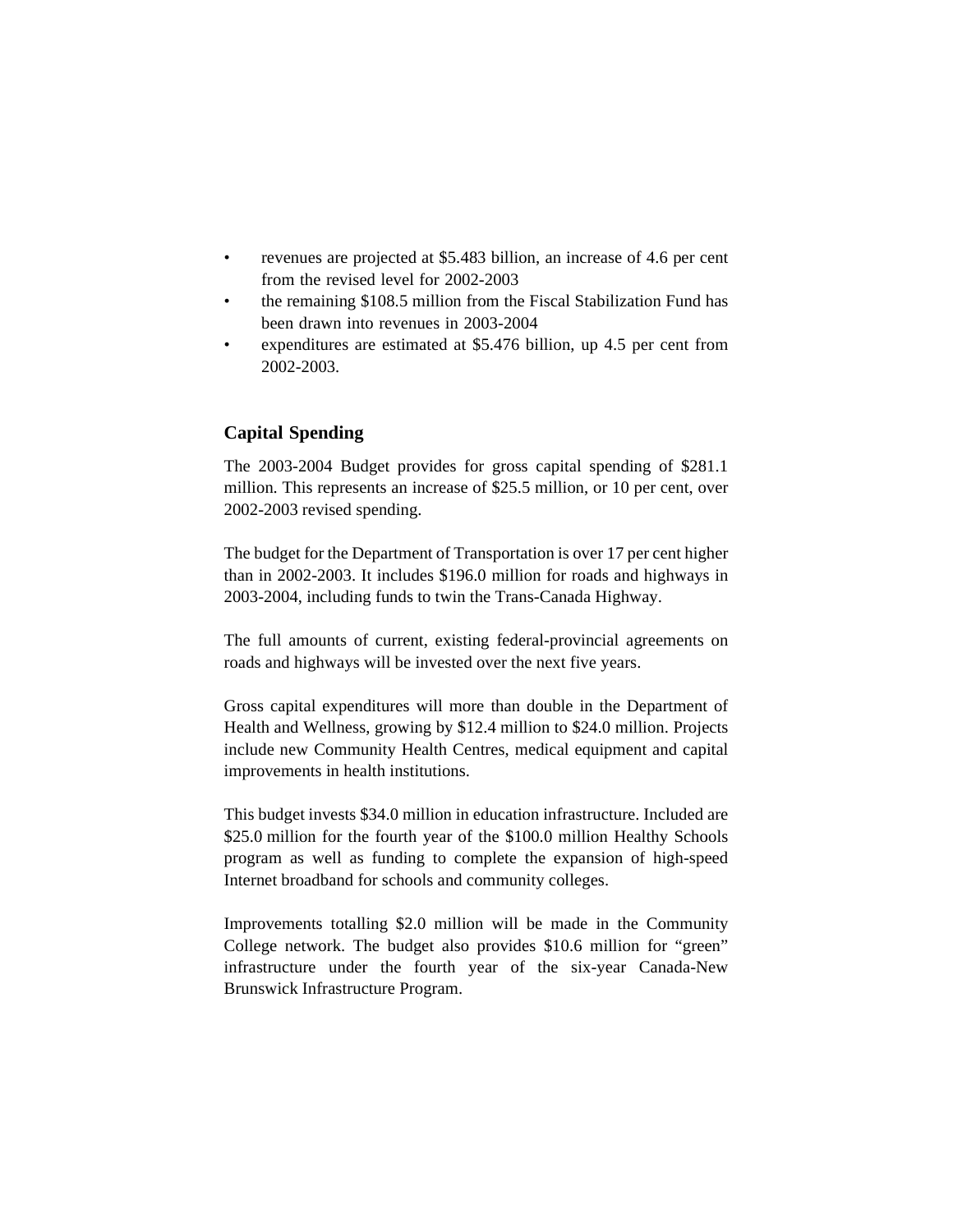### **Health and Senior Care**

Health and senior care is a top priority for the government. The 2003-2004 Budget provides for record levels of health and senior care funding of \$1.88 billion. This represents an increase of \$78.4 million, or 4.4 per cent, over the revised 2002-2003 level:

- \$843.1 million for Hospital Services
- \$388.8 million for nursing home services and long-term care
- \$327.3 million for Medicare
- \$114.5 million for the Prescription Drug Program
- \$2.0 million in assistance to nursing homes for WHSCC premium payments this year under a three-year commitment.

Increases include:

- \$2.0 million to improve resident care in nursing homes
- fourth consecutive increase of \$250 per year in certified disability supplement, which means recipients will receive \$1,000 more in 2003 than in 1999
- 25 cent per hour wage increase for in-home support workers; it is the second phase of a three-year commitment to increase provincial support by \$1 per hour.

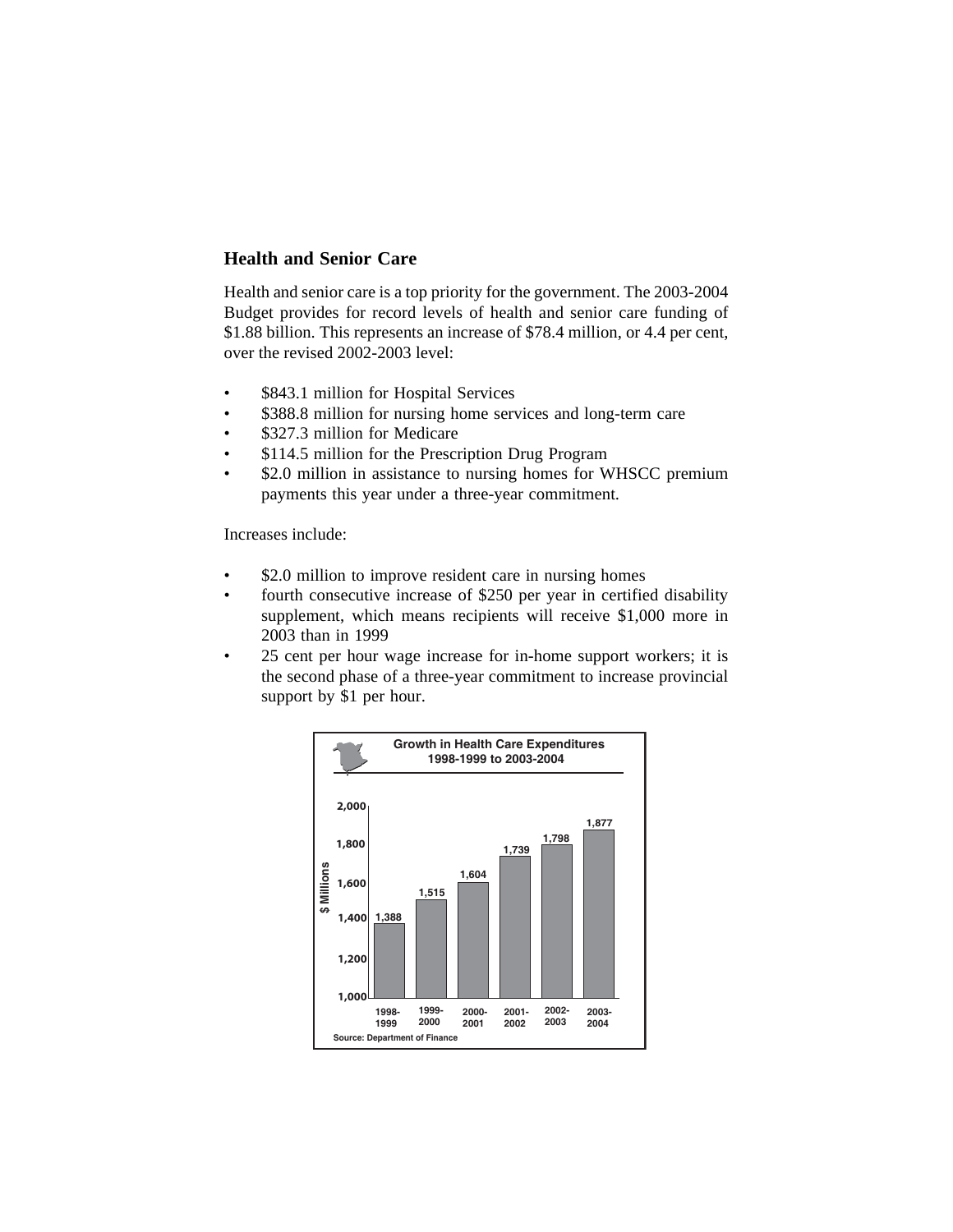### **Education and Children**

Investing in people is a cornerstone of our 10-year *Prosperity Plan.* Total spending on education will reach a record level of \$1.12 billion in 2003- 2004, an increase of \$25.9 million from last year:

- \$716.9 million for Kindergarten to Grade 12, which includes an initial investment of \$2.5 million for a new early literacy initiative (under the Quality Learning Agenda)
- \$6.1 million for university base funding (3.4 per cent increase over 2002-2003), part of a new 10 per cent, three-year funding commitment
- \$2.3 million for early childhood development programs
- \$2.1 million for student bursaries to enhance access to postsecondary education.



Other 2003-2004 spending priorities include:

- \$5.0 million for the new \$25 million, five-year Restigouche-Chaleur Economic Development Fund
- \$5.0 million under the fourth year of the \$25 million, five-year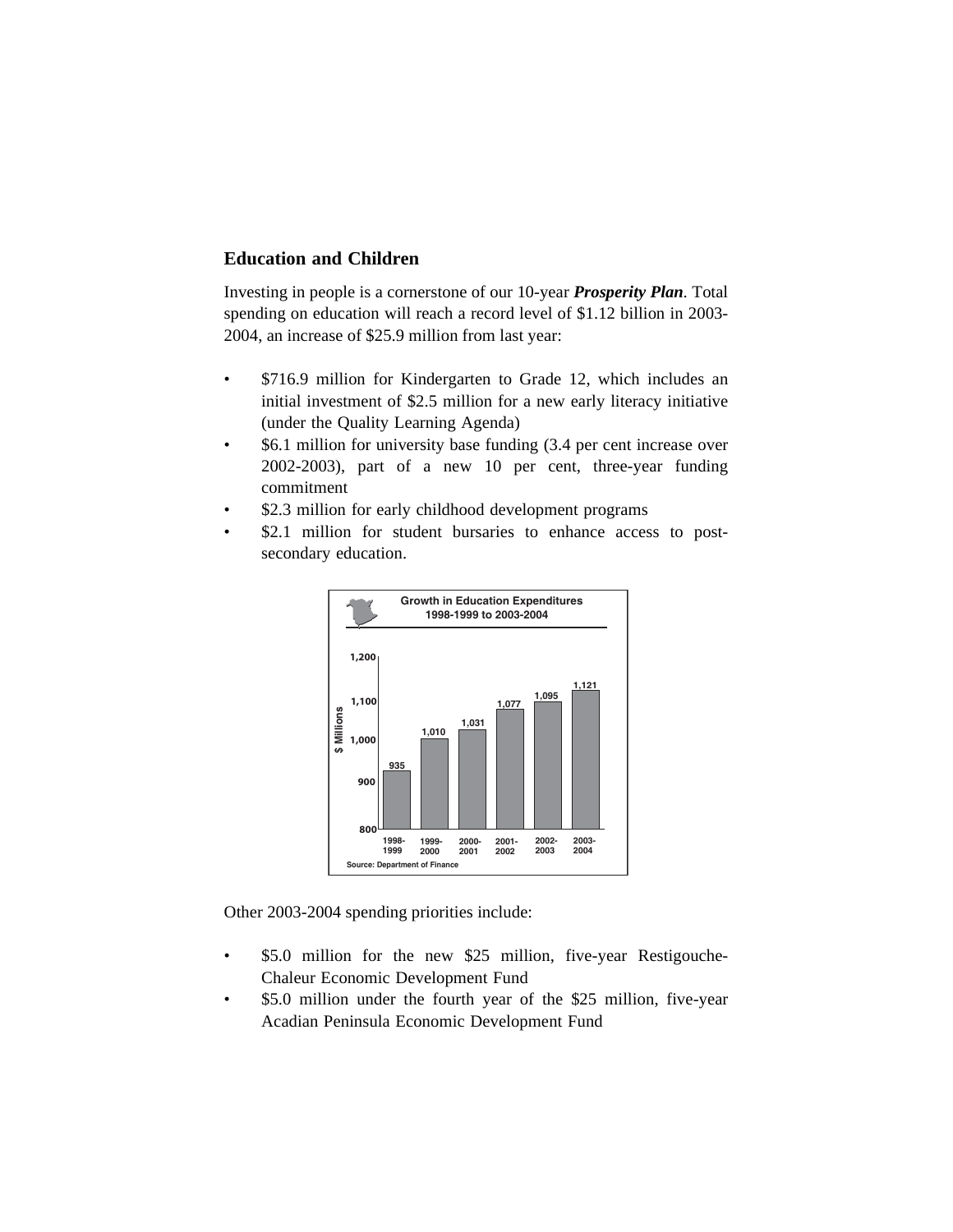- \$2.0 million to support municipalities for transition costs related to provisions under the *Official Languages Act*
- \$1.0 million for up to 15 RCMP officers to help fight organized crime
- an additional \$0.9 million for the NB cultural policy
- \$0.2 million to establish the New Brunswick Advisory Council on Seniors.

### **Competitive Taxation for Jobs and Growth**

Lower taxes help make our businesses more competitive, allowing them to create new jobs, improve productivity, and increase investment. That is why the government has lowered personal and corporate income taxes each and every year since 1999 and will continue to do so:

- as a result of measures taken by this government since taking office, New Brunswickers will benefit from provincial personal income tax savings of \$130 million in 2003-2004
- cumulative provincial personal income tax savings total \$360 million over the 2000-2001 to 2003-2004 period
- 15,000 more low-income New Brunswickers removed from the tax rolls with this budget
- in total, more than 40,000 New Brunswickers will not have to pay provincial personal income tax in 2003 compared to the 1999 tax structure
- New Brunswick's tax-free income level now second highest in the country.

A series of corporate income tax measures was announced in the 2002- 2003 Budget and the government is following through on all of these measures: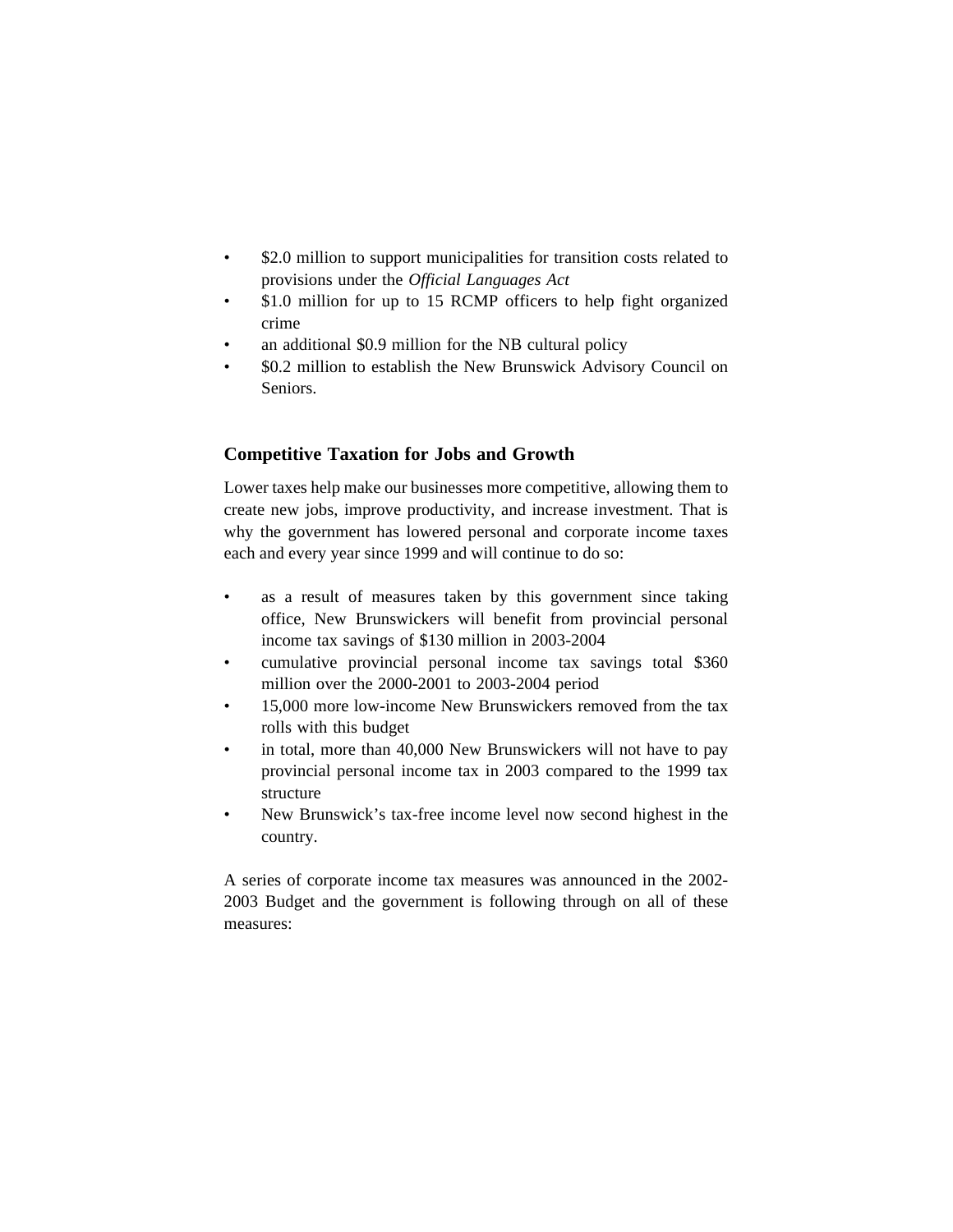- New Brunswick businesses will realize savings of \$65 million in provincial corporate income taxes in 2003-2004 as a result of measures taken by this government since 1999
- businesses will benefit from cumulative savings of an estimated \$122 million over the four-year period
- effective January 1, 2003, New Brunswick's general corporate income tax rate will be reduced from 14.5 per cent to 13 per cent (third lowest rate in Canada)
- small business corporate income tax rate will be reduced to 3 per cent (lowest rate in Canada)
- small business income threshold raised to \$400,000.

## **New Competitive Tax Measures**

The 2003-2004 Budget also provides two strategic income tax incentives that will help increase the competitiveness and prosperity of New Brunswick:

- New Brunswick's Research and Development (R&D) Tax Credit will be enhanced from 10 per cent to 15 per cent of eligible expenditures, incurred on or after January 1, 2003; the credit will be made fully refundable; this measure will increase R&D activity in the province considerably
- a new Small Business Investor Tax Credit will be introduced to provide a 30 per cent non-refundable personal income tax credit of up to \$15,000 per year on eligible investments by New Brunswickers; this measure will help businesses obtain equity capital.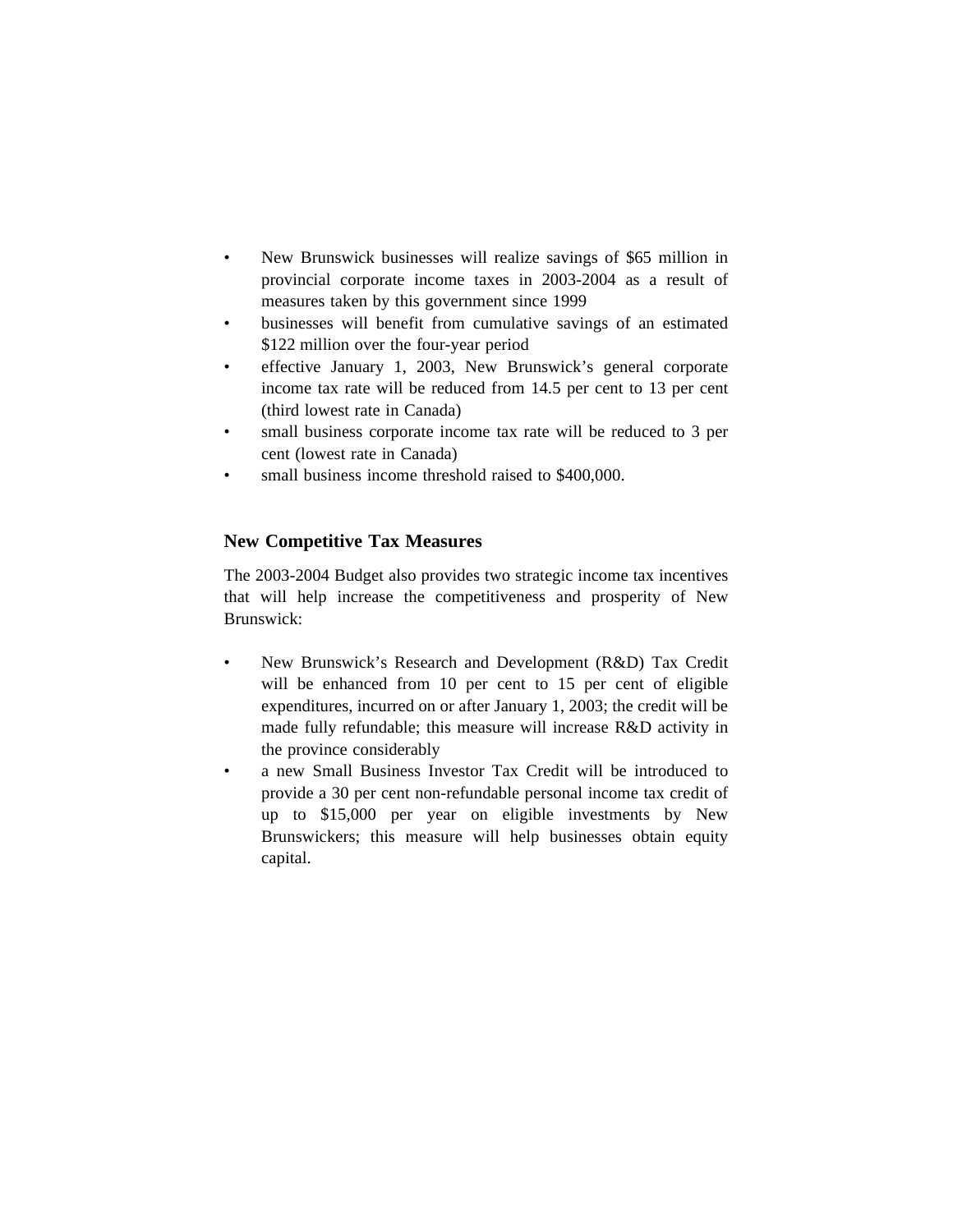### **Fair and Transparent Taxation**

Expenditures for road and highway construction in New Brunswick will be increased considerably in the coming year to meet the growing infrastructure needs and ensure the Province is able to access available federal funding. The New Brunswick Road Improvement Fund, which was established last year, shows clearly that the Province spends considerably more on its roads and highways than it actually collects in gasoline and motive fuel tax revenues.

The 2003-2004 Budget will bring gasoline and motive fuel tax revenues more in line with expenditures on roads and highways:

- effective at midnight on December 10, 2002, the motive fuel tax will be increased by 1.5 cents; the rate will go from 15.4 cents per litre to 16.9 cents per litre; the gasoline tax will also be increased by 1.5 cents; the rate will go from 13 cents per litre to 14.5 cents per litre
- even with this increase, New Brunswick's gasoline tax will still compare favourably with other provinces
- this will generate an additional \$23.3 million in revenue that will go into the New Brunswick Road Improvement Fund and help to offset increased spending on road construction of \$28.9 million
- total road and highway improvement expenditures in 2003-2004 will still considerably exceed total gasoline and motive fuel revenue collected.

The 2003-2004 Budget contains an increase in tobacco taxes to discourage smoking, especially among youth, and to help offset the costs that smoking imposes on the health care system:

• effective at midnight on December 10, 2002, the tobacco tax will be increased by 50 cents per package of cigarettes with equivalent increases for tobacco sticks and fine cut tobacco; this will generate an additional \$10.2 million in the next fiscal year.